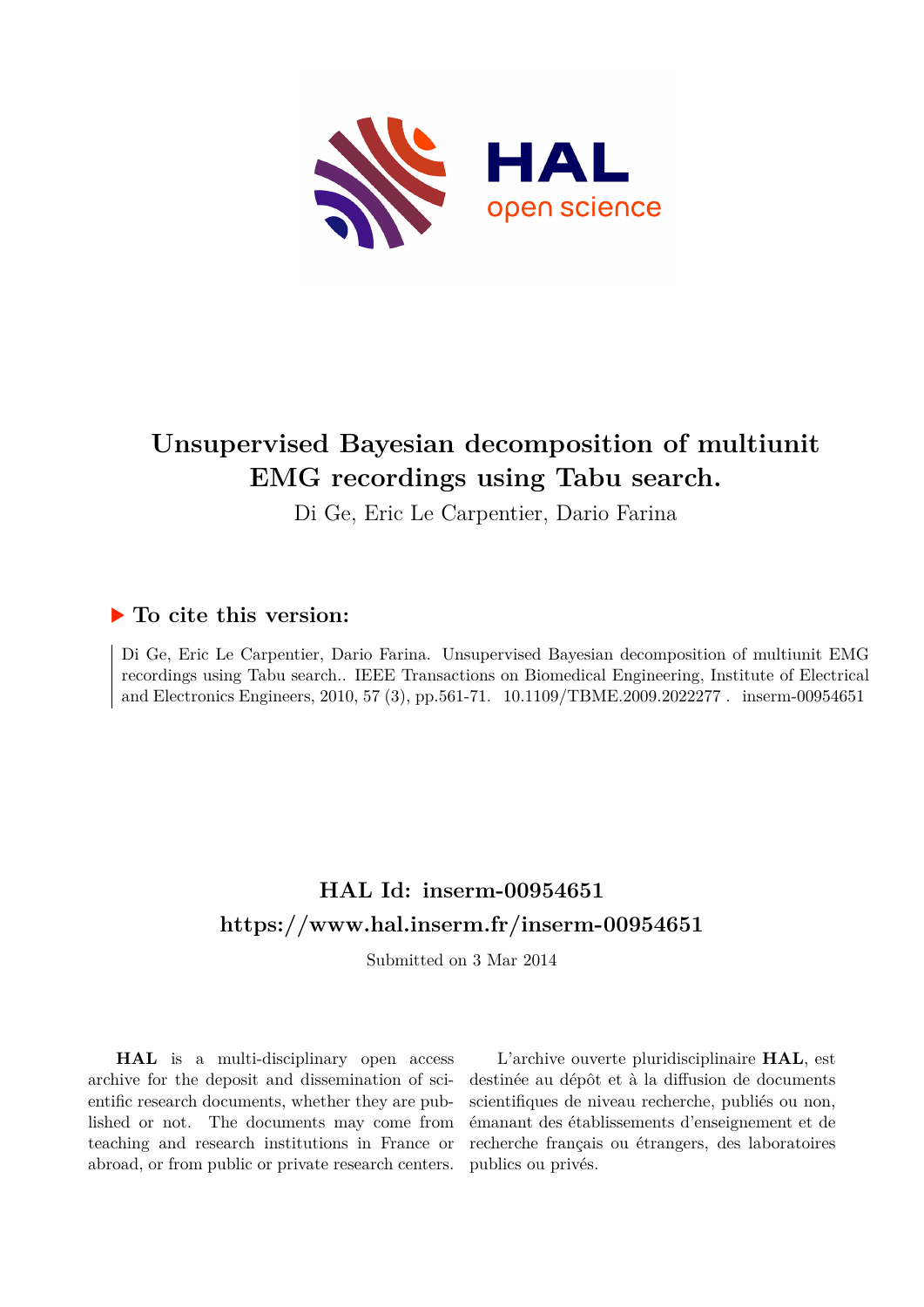# Unsupervised Bayesian Decomposition of Multiunit EMG Recordings Using Tabu Search

Di Ge, Eric Le Carpentier, and Dario Farina<sup>∗</sup> *, Senior Member, IEEE*

*Abstract***—Intramuscular electromyography (EMG) signals are usually decomposed with semiautomatic procedures that involve the interaction with an expert operator. In this paper, a Bayesian statistical model and a maximum** *a posteriori* **(MAP) estimator are used to solve the problem of multiunit EMG decomposition in a fully automatic way. The MAP estimation exploits both the likelihood of the reconstructed EMG signal and some physiological constraints, such as the discharge pattern regularity and the refractory period of muscle fibers, as prior information integrated in a Bayesian framework. A Tabu search is proposed to efficiently tackle the nondeterministic polynomial-time-hard problem of optimization w.r.t the motor unit discharge patterns. The method is fully automatic and was tested on simulated and experimental EMG signals. Compared with the semiautomatic decomposition performed by an expert operator, the proposed method resulted in an accuracy of 90.0%** ± **3.8**% **when decomposing singlechannel intramuscular EMG signals recorded from the abductor digiti minimi muscle at contraction forces of 5% and 10% of the maximal force. The method can also be applied to the automatic identification and classification of spikes from other neural recordings.**

*Index Terms***—Bayesian analysis, electromyography (EMG) signal decomposition, Tabu search.**

#### I. INTRODUCTION

**I** NTRAMUSCULAR electromyography (EMG) signals are<br>the sum of series of action potentials discharged by the mo-<br>tor units (MUs) within the detection volume of the record NTRAMUSCULAR electromyography (EMG) signals are tor units (MUs) within the detection volume of the recording electrodes. The interference intramuscular EMG signals can be decomposed into the constituent MU action potentials (MUAPs) to extract the discharge patterns of the motor neurons innervating the muscle. This procedure allows the analysis of MU control properties [1] and thus provides a unique insight into the neural drive to muscles. EMG signal decomposition is usually performed by semiautomated methods, often based on serial detection and classification of action potentials.

∗D. Farina is with the Department of Health Science and Technology, Center for Sensory-Motor Interaction, Aalborg University, Aalborg DK-9220, Denmark (e-mail: df@hst.aau.dk).

Color versions of one or more of the figures in this paper are available online at http://ieeexplore.ieee.org.

Digital Object Identifier 10.1109/TBME.2009.2022277

Since the pioneer work completed by De Luca and coworkers both in the development of detection needles, processing techniques and in the use of EMG signal decomposition for understanding fundamental physiological issues [1]–[4], many techniques have been further developed for the EMG decomposition (for review, see [5]). In classical approaches for intramuscular EMG decomposition, the MUAPs are identified from the interference signal with a threshold and classified as belonging to the active MUs. The challenge in the decomposition is mainly the separation of MUAPs that overlap in time. The *global* optimization of overlapped MUAPs is indeed an nondeterministic polynomial-time (NP) hard problem, i.e., a problem that cannot be solved by polynomial complexity algorithms. The existing methods either perform on the restrained search spaces [6], [7] to reduce the complexity or are based on recursive algorithms [8], [9] with specific trial strategies and residual threshold estimations. Atiya [7] proposed a robust approach for decomposing overlaps of action potentials in neural recordings by comparing all possible combinations of up to two action potentials (restrained search space). Within the family of the spike sorting algorithms, the dynamic programming method [6], which uses the fast exploration technique of a k-d tree, is also limited by the memory space necessary to generate such data structure, resulting in an equally restrained search space of up to two overlapping action potentials. This restraint is not justified in several applications, for example, when decomposing intramuscular EMG signals comprising many active MUs. Other approaches are not limited in the number of overlapping sources, however, they usually require the interaction with an operator. For example, the EMGLAB algorithm [8], [9] recursively matches the templates (reference MUAPs) and reevaluates the residual errors, similar to the *greedy algorithm*, but requires an expert intervention when the algorithm fails to reach the residual lower bound [8] after a number of trials.

In this study, we propose a fully automatic EMG decomposition algorithm that exploits both the signal model likelihood and the regularity of the MU discharge patterns in a similar way as it is done during the manual decomposition. Unlike previous methods, which indirectly use the information on MU discharge regularity in an interactive procedure involving human intervention [9], the proposed method integrates this information as prior law in a Bayesian framework. The NP-hard problem associated to the decomposition of overlapping MUAPs is solved with the Tabu metaheuristic without limiting the search space. Moreover, contrary to methods for the multichannel surface EMG decomposition [10]–[12], the proposed method requires one single recording channel. The method was tested on simulated and experimental signals.

Manuscript received February 3, 2009; revised April 9, 2009. First published May 19, 2009; current version published February 17, 2010. *Asterisk indicates corresponding author.*

D. Ge and E. Le Carpentier are with the Institut de Recherche en Communications et Cybernétique de Nantes, Unité Mixte de Recherche 6597, Centre National de la Recherche Scientifique, Ecole Centrale de Nantes, ´ 44321 Nantes Cedex 03, France (e-mail: di.ge@irccyn.ec-nantes.fr; eric.lecarpentier@irccyn.ec-nantes.fr).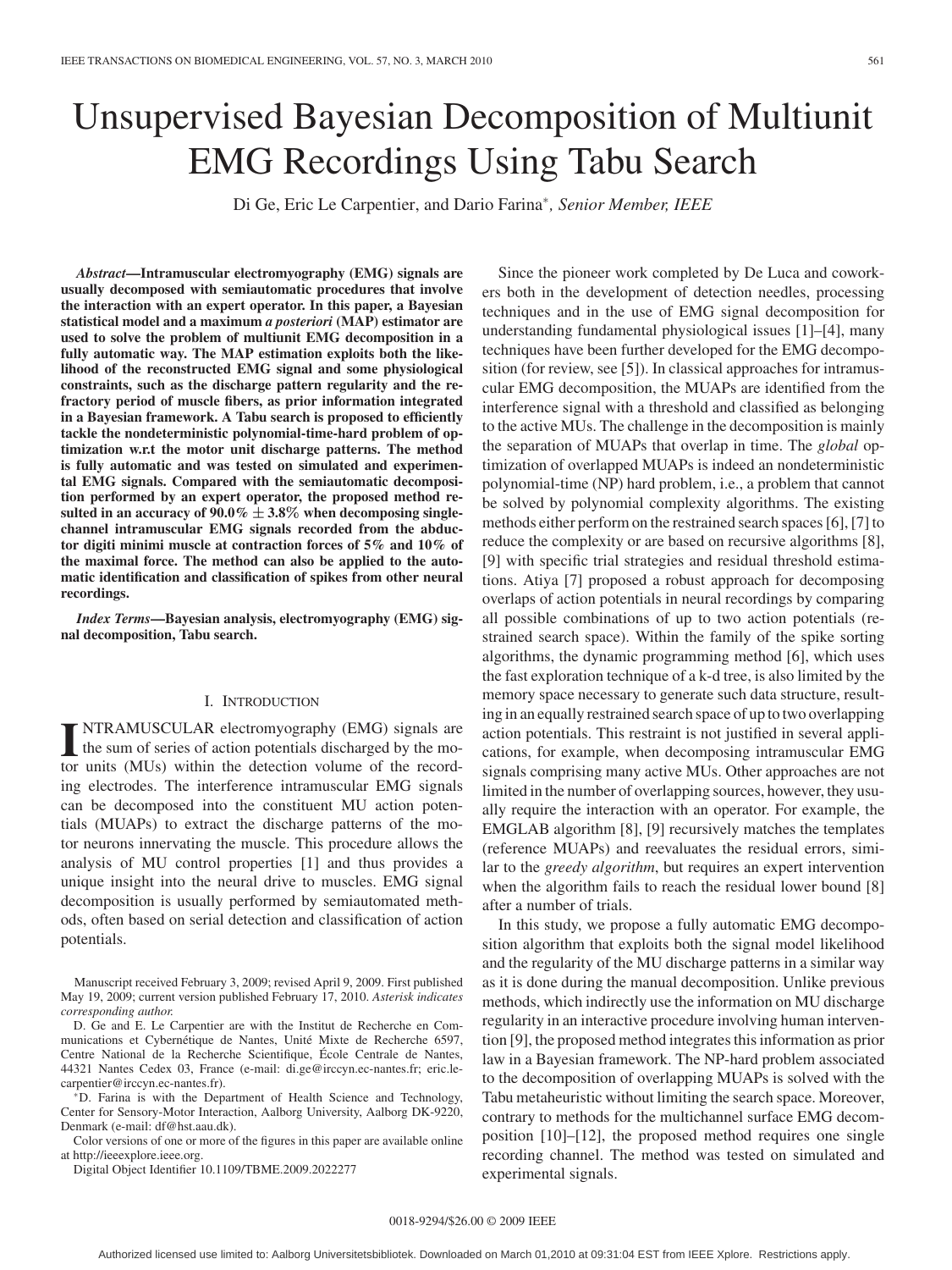#### II. MODEL AND METHOD

#### *A. Forward Model*

An interference EMG signal comprising the contributions of I MU discharge sources can be described as

$$
\boldsymbol{z} = \sum_{i=1}^{I} \boldsymbol{h}_i * \boldsymbol{s}_i + \epsilon \tag{1}
$$

where  $z$  is the recorded EMG signal of length  $N$ , modeled as a mixture of convolutions of the impulse trains  $s_i, i = 1, \ldots, I$ (the discharge patterns) and the linear filters  $h_i$ ,  $i = 1, \ldots, I$ (MUAPs). The shorthand  $(\bullet)_i$  replaces the whole set  $\{\bullet, i =$ 1..., I} without ambiguity, thus  $(s_i)_i = \{s_i, i = 1, \ldots, I\}.$ The following statistical assumptions are made on this mixture of sources.

- 1) Each impulse source  $s_i = 1_{x_i}$  (the discharge pattern) is modeled as an arriving-time process with uniform amplitudes. The subscript of the indicator function  $x_i$  is a vector containing the impulse coordinates for the ith source (arriving time of impulses). We also denote  $n_i = \dim(x_i)$ , the number of discharges.
- 2) The MU discharge patterns  $(1_{x_i})_i$  are supposed mutually independent.
- 3) The MUAP shapes  $(h_i)_i$  vary slowly during the EMG recording (i.e. variations in shape of the MUAPs occur during time intervals of seconds as order of magnitude).
- 4) The observation  $z$  is corrupted by an additive white Gaussian noise with unknown variance  $\sigma_{\epsilon}^2$ .

In relation to assumption 2), it should be noted that two types of correlations exist between MU discharge patterns. The first consists of the common modulation of the time-varying discharge rates between pairs of MUs (common drive) [1]. The second is characterized by simultaneous or near-simultaneous discharges of two or more MUs (including but not limited to phase locked and entrained  $(1_{x_i})_i$ ) that occur more often than would be expected with independent processes (short-time synchronization [13], [14]). Models exist (e.g., see [15]) to simulate the interdependent discharge patterns, by introducing both MU common drive and short-time synchronization among MUs. However, these two types of correlation between MU discharge patterns cannot be directly coded into the prior laws of  $(1_{x_i})_i$ . This *a priori* information is thus ignored in the present study to yield a simple model structure. It is also as a general rule in Bayesian inference problems that independency assumptions often imply lack of tractability to exploit the data dependency properties rather than proved scientific observations.

The data-generating process, given the source parameters  $(x_i, h_i)_i, \sigma_\epsilon^2$ , obeys the Gaussian law

$$
P\left(\boldsymbol{z} | (\boldsymbol{x}_i, \boldsymbol{h}_i)_i, \sigma_{\epsilon}^2\right) = \left(\frac{1}{\sqrt{2\pi\sigma_{\epsilon}^2}}\right)^N \exp\left(-\frac{||\boldsymbol{z} - \sum_i 1_{\boldsymbol{x}_i} * \boldsymbol{h}_i||^2}{2\sigma_{\epsilon}^2}\right). \quad (2)
$$

The following additional assumptions are made on the discharge pattern of each MU.

- 1) The *interspike interval* (ISI)  $T_{ij} = x_{i,j+1} x_{i,j}$  between two consecutive impulses for a given source  $s_i$  is larger than a threshold value  $T_R$ , which indicates a physiological constraint on the ISI (e.g.,  $T_R$  may be set similar to the refractory period of muscle fibers).
- 2)  $(T_{ij} T_R)$  follows a Gaussian-shaped distribution  $(T_{ij} T_R)$  $T_R$ ) ~  $\mathcal{N}(m_i, \sigma_i^2)$ .
- 3) The ISI variability is smaller than a threshold:  $\sigma_i/m_i$  < Th<sub> $\sigma_i$ </sub>; this constraint expresses the regularity of the discharge patterns and the threshold  $\text{Th}_{\sigma_i}$  controls the variability of the ISI.

According to the previous assumptions, the ISI follows a truncated Gaussian distribution, in which

$$
\begin{cases}\nP(T_{ij}) = 0, & T_{ij} < T_R \\
P(T_{ij} - T_R) \propto g(m_i, \sigma_i^2), & T_{ij} \ge T_R\n\end{cases} \tag{3}
$$

This assumption is in accordance with the histograms of experimentally observed discharge patterns [16], i.e. approximately Gaussian-shaped with a normalized variance  $\sigma_i/m_i < Th_{\sigma_i}$ . On a discrete grid, the ISI probability in (3) is well-defined up to a normalization factor. The source-generating process is thus the following:

$$
P\left(\boldsymbol{x}_{i} | m_{i}, \sigma_{i}^{2}\right)
$$
\n
$$
= \frac{1}{4} \text{erfc}\left(\frac{x_{i,1} - T_{R} - m_{i}}{\sqrt{2}\sigma_{i}}\right) \text{erfc}\left(\frac{N - x_{i,n_{i}} - T_{R} - m_{i}}{\sqrt{2}\sigma_{i}}\right)
$$
\n
$$
\left(\frac{1}{2\pi\sigma_{i}^{2}}\right)^{(n_{i}-1)/2} \exp\left(-\sum_{j=1}^{n_{i}-1} \frac{(\boldsymbol{x}_{i,j+1} - \boldsymbol{x}_{i,j} - m_{i} - T_{R})^{2}}{2\sigma_{i}^{2}}\right)
$$
\n(4)

for a given configuration of a source  $s_i = 1_{x_i}$ . The two terms  $1/2$ erfc $\bullet$ ) in (4) evaluate the first impulse ISI with probability  $P(T_{i,1} > x_{i,1})$  and the  $(n_i + 1)^{(\text{th})}$  impulse ISI with probability  $P(T_{i,n_i+1} > N - x_{i,n_i})$  respectively. For simplicity, the endeffects by integration are neglected in the following, so that we obtain

$$
P\left(\boldsymbol{x}_{i} | m_{i}, \sigma_{i}^{2}\right) \approx \left(\frac{1}{2\pi\sigma_{i}^{2}}\right)^{(n_{i}-1)/2}
$$

$$
\times \exp\left(-\sum_{j=1}^{n_{i}-1} \frac{(\boldsymbol{x}_{i,j+1} - \boldsymbol{x}_{i,j} - m_{i} - T_{R})^{2}}{2\sigma_{i}^{2}}\right).
$$
\n(5)

With the independence assumption of MU discharge patterns  $(x_i)_i$ , we also obtain

$$
P\left((\boldsymbol{x}_i)_i | (m_i, \sigma_i^2)_i\right) = \prod_{i=1}^I P\left(\boldsymbol{x}_i | m_i, \sigma_i^2\right). \tag{6}
$$

In the following,  $P((x_i)_i)$  will denote the prior law for the discharge patterns to simplify the notation.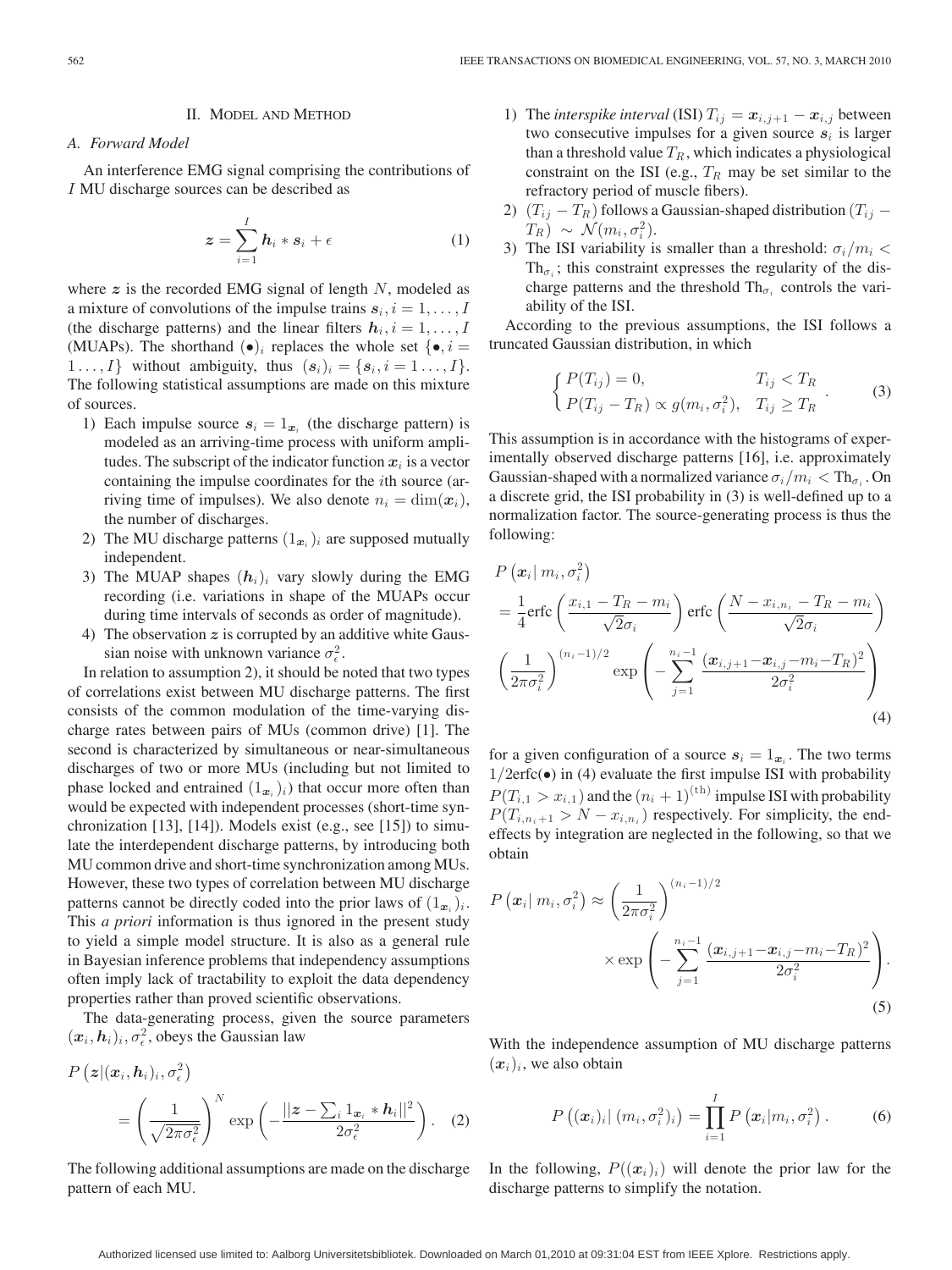#### *B. Posterior Probability Law*

In a Bayesian framework, we establish the posterior distribution for the unknown variables  $\{(\boldsymbol{x}_i, m_i, \sigma_i^2, \boldsymbol{h}_i)_i, \sigma_\epsilon^2 | \boldsymbol{z}\}\.$ 

$$
P\left((\boldsymbol{x}_i,m_i,\sigma_i^2,\boldsymbol{h}_i)_i,\sigma_\epsilon^2|\boldsymbol{z}\right)\propto P\left(\boldsymbol{z}|(\boldsymbol{x}_i,\boldsymbol{h}_i)_i,\sigma_\epsilon^2\right)
$$

$$
\prod_{i=1}^I\left(P\left(\boldsymbol{x}_i|m_i,\sigma_i^2\right)P\left(m_i\right)P\left(\sigma_i^2\right)P(\boldsymbol{h}_i)\right)P\left(\sigma_\epsilon^2\right). \quad (7)
$$

The decomposition task is accomplished by jointly maximizing (7) w.r.t. the discharge patterns  $(x_i)_i$ , their statistics  $(m_i, \sigma_i^2)_i$ , the MUAP shapes  $(h_i)_i$  and the background noise variance  $\sigma_{\epsilon}^2$ . Equations (2) and (4) provide the first two terms of the righthand side of  $(7)$ . The remaining terms can be expressed as conjugate priors with noninformative hyperparameters  $(\alpha_i, \beta_i)_i$ ,  $(\alpha_s, \beta_s, \mu_0, \sigma_0^2, \sigma_{\boldsymbol{h}}^2)$ 

$$
P(m_i) \sim \mathcal{N}(\mu_0, \sigma_0^2), \qquad P(\sigma_i^2) \sim \mathcal{IG}(\alpha_i, \beta_i) \qquad (8)
$$

$$
P(\mathbf{h}_i) \sim \mathcal{N}(\mathbf{h}_i^{(0)}, \sigma_\mathbf{h}^2),
$$
  $P(\sigma_\epsilon^2) \sim \mathcal{IG}(\alpha_s, \beta_s)$  (9)

where  $IG$  stands for the inverse Gamma distribution.

For example, the inverse Gamma  $\mathcal{IG}(1, 1)$  yields an almost uniform distribution that covers a wide range of parameter values. The choice of  $\mu_0$ ,  $\sigma_0^2$  expresses the prior information on the discharge rate of each MU and the certainty of this information. Typically, the Gaussian prior of  $m<sub>i</sub>$  can be interpreted as conveying no specific prior information under the condition that [25 ms, 200 ms]  $\subset$   $[\mu_0 - 3\sigma_0, \mu_0 + 3\sigma_0]$  (i.e. most of the physiological discharge rates ranging from 5 to 40 Hz are considered, corresponding to a mean value of 200 and 25 ms, respectively). The same remark is applied to  $\sigma_h^2$  that controls the uncertainty of the initialized shapes  $(h_i^{(0)})_i$ , which are the approximated MUAP obtained from the preprocessing phase (see Section III-A).

#### III. MAXIMIZATION ALGORITHM

This section describes the main features of the two-phase EMG signal decomposition algorithm based on the maximum *a posteriori* estimator (MAP) applied to the forward model described earlier; the joint posterior distribution of (7) is maximized w.r.t. the unknown parameters

$$
\widehat{\Theta} = \arg \max P(\Theta | \mathbf{z})
$$

with  $\Theta = \big\{(\boldsymbol{x}_i, \boldsymbol{h}_i, m_i, \sigma_i^2)_i, \sigma_\epsilon^2\big\}.$ 

The Section III-A presents the overall structure of the method, divided into a preprocessing phase and a complete EMG separation phase that iteratively maximizes (7). For fixed  $(x_i)_i$ , maximization w.r.t.  $\left\{(\boldsymbol{h}_i,m_i,\sigma_i^2)_i,\sigma_\epsilon^2\right\}$  leads to a closed-form solution. On the other hand, the problem of estimating the discharge pattern  $(x_i)_i$  cannot be practically solved by an exhaustive exploration due to computational time [6], [17]. The decomposition problem consists of determining the MU label set and the discharge instants that maximize the posterior distribution expressed by (7). The complete search space of the discharge pattern  $(x_i)_i$ , containing all possible alignments of all possible combinations of MU label sets, is exponential [18]. In this paper, we propose to use the Tabu search algorithm [19] to deal with the maximization w.r.t. the discharge pattern  $(x_i)_i$ .

We clarify the main application issues such as the cost function to minimize (equivalent to the maximization of the marginal posterior law for  $(x_i)_i$ ), the neighborhood definition (the set of moves allowed in one iteration), and the Tabu list structure.

#### *A. Overall Structure*

The decomposition method consists of two phases. First, the EMG signal is segmented and a few representatives of the MUAPs  $(h_i^{(0)})_i$  are extracted for initialization of MUAP shapes [see (9)]. It is implemented as a classic preprocessing for MUAP detection in intramuscular recordings and comprises bandpass filtering, thresholding for detection [17], [18], and isolated MUAP shape classification [20]. In this study, we applied a level threshold proportional to the background noise standard deviation estimate  $\hat{\sigma}_{\epsilon}$ . The *active segments* ( $\{Seg_k\}$ ) are then detected where either isolated or overlapped MUAPs occur. False positives are preferred over false negatives since  $(x_i)_i = \phi$  in one active segment is an allowed solution of the MAP estimation (the second phase).

The algorithms used in the first phase, inspired from the methods in [9], [20], are as follows.

1) Bandpass filtering of the raw EMG signal to enhance the MUAP's fast rising edges while suppressing the low-frequency background activities. The first-order differentiator in [20] is adopted for its simplicity, as in [9]:  $z_n^f = z_{n+1} - z_{n-1}$ , where  $z$  and  $z<sup>f</sup>$  represent the raw EMG data and its filtered output, respectively. In the following,  $z \leftarrow z^f$  while we keep the notation z for filtered EMG.

2) Segmenting the prefiltered EMG signal into temporal intervals that contain either overlapped or separated MUAP activities. A level threshold  $Th<sub>Seg</sub>$  is calculated based on a quick estimation of  $\sigma_{\epsilon}$  by solving the implicit equation

$$
\text{Th}_{\text{Seg}} = 4\sqrt{\frac{\sum_{n=1}^{T_1} z_n^2 I(\text{Th}_{\text{Seg}}, n)}{\sum_{n=1}^{T_1} I(\text{Th}_{\text{Seg}}, n)}}
$$
(10)

in which the indicator function  $I(p, n) = 1$  if  $|z_n| < p$  and 0 otherwise. We fix  $T_1$  as the first 1-s interval of z, i.e. 10 000 samples if the sampling frequency is 10 kHz and the coefficient 4 in (10) corresponds to detect only MUAP activities whose absolute amplitudes exceed  $4\sigma_{\epsilon}$ . The solution of (10) is of complexity  $\mathcal{O}(T_1)$  (code given in EMGLAB [9]). We then detect all the local extrema of  $z$  whose absolute values exceed  $\text{Th}_{\text{Seg}}$ (empirically believed to be MUAP peaks). A new segment is allocated when the distance between two adjacent extrema exceeds  $2P + 1$ , P being the length of  $(h_i)_i$ . An example of two segments is provided in Fig. 2 for which  $P$  is set to 5 ms.

3) Extracting recurrent isolated MUAP forms from the segments to obtain  $(\boldsymbol{h}_i^{(0)})_i$ . Canonically registered discrete Fourier transform (CRDFT) coefficients (see [20] and [21], and references therein for implementation details) are calculated on segments with lengths smaller than  $3P$  to exclude those potentially containing overlapped waveforms and a quadratic metric is adopted on these CRDFT coefficients to make a one-pass classification operation. The progressively averaged CRDFT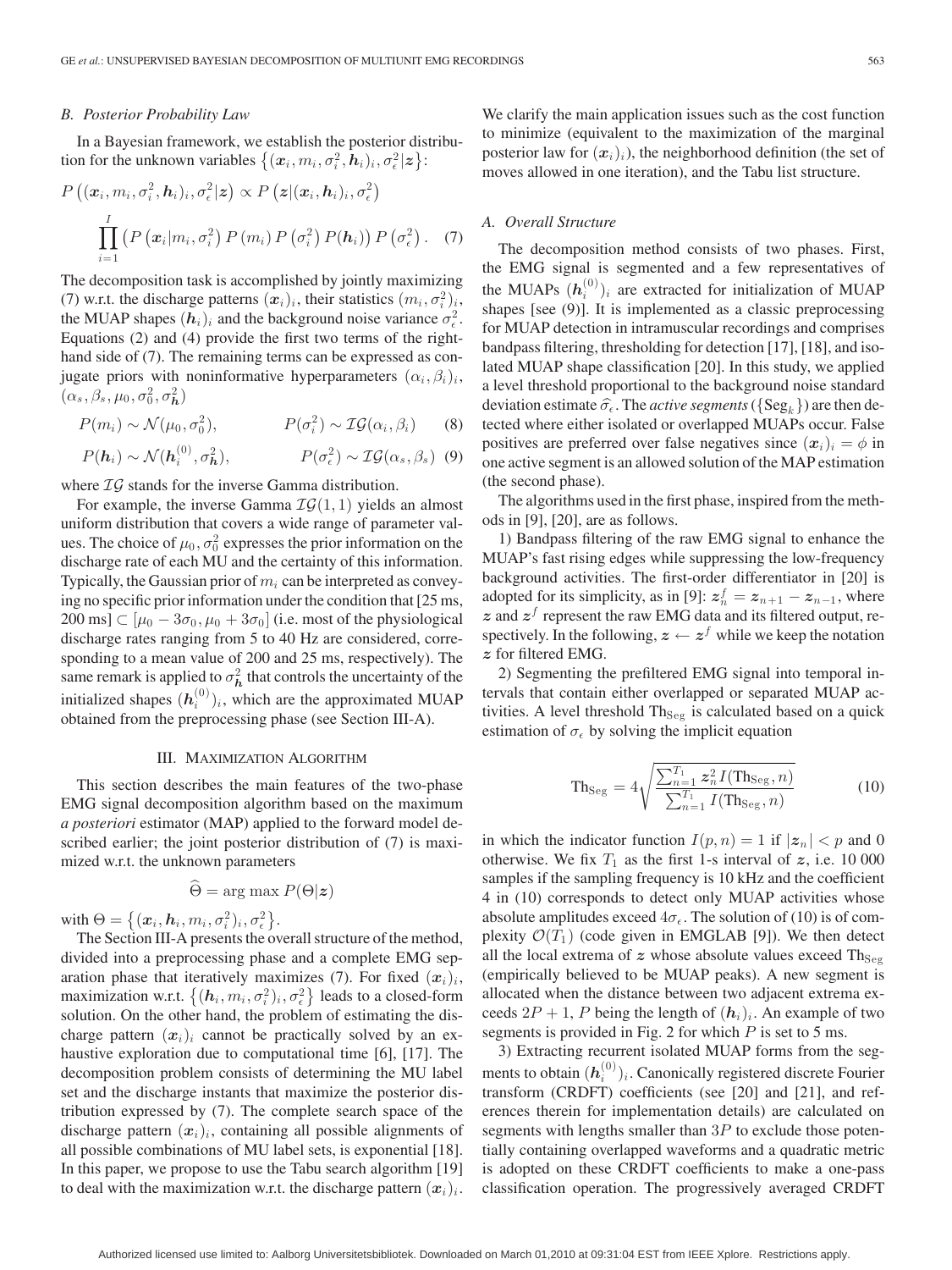coefficients are considered as the DFT of the representative templates of  $(h_i^{(0)})_i$ , used as initialization in the second phase.

The segment length depends on the signal properties and the parameters used for segmentation, such as the sparsity of  $z$  (basically depending on the number of active MUs) and the chosen MUAP length P. Since the optimization of (7) w.r.t.  $(1_{x_i})_i$  is only performed for intervals of the active segments, the segmentation step reduces the computational burden of the second phase. The first phase of the decomposition, as described earlier, is completely automated and requires a negligible computational load compared to the second phase, that solves the problem of MUAP overlaps.

The novel part of the decomposition method consists of the second phase. After segmentation, the maximization– decomposition phase is applied serially to each active segment  $\{Seg_k\}$  to obtain: 1) the complete discharge patterns  $(\boldsymbol{x}_i)_i$  for each MUAP; 2) the MUAP shape estimates  $(h_i)_i$ ; and 3) the background noise variance  $\sigma_{\epsilon}^2$ , with an MAP criterion. For each segment, the joint posterior distribution [see (7)] is maximized over the complete search space of the discharge patterns  $(x_i)_i$ in an automatic algorithm. The kernel of this problem (MUAP overlapping) is dealt with by a metaheuristic algorithm, called *Tabu search*, first introduced by Glover [19] in the area of operational research. The generic Tabu search algorithm and its application are described in Section III-C. The optimization strategy is designed to overcome limitations such as early convergence into local optima in NP-hard problems and is thus adapted to solve the combinatorial problem of MUAP overlaps.

The MAP optimization are summarized as follows.

- 1) Initialize  $(h_i^{(0)})_i$  (MUAP shapes) using the information from phase 1 (segmentation).
- 2) Initialize  $(m_i, \sigma_i^2)_i$  by their conjugate prior laws, and  $\sigma_{\epsilon}$ by  $\widehat{\sigma}_{\epsilon}$  from (10).
- 3) Initialize  $x_i = \phi(1_{x_i} = 0)$  for all *i*.
- 4) Iterate:
	- a) For each  $\text{Seg}_k$ , maximize:

$$
P((\boldsymbol{x}_i^{(k)})_i|(\boldsymbol{x}_i^{(-k)},\boldsymbol{h}_i,m_i,\sigma_i^2)_i,\sigma_\epsilon^2,\boldsymbol{z})
$$

w.r.t.  $(\boldsymbol{x}_i^{(k)})_i$  using Tabu search

b) Maximize (7) w.r.t. continuous parameters  $(h_i, m_i, \sigma_i^2)_i, \sigma_{\epsilon}^2$  (see Section III-B);

until convergence.

In the previous steps,  $\boldsymbol{x}_i^{(k)} = \boldsymbol{x}_i \cap \text{Seg}_k, i = 1,\ldots,I,$  denote the discharge coordinates vector of each MU within the given Seg<sub>k</sub> and the superscript  $(-k)$  in the following indicates variables belonging to segments  $\cup_{j\neq k} \text{Seg}_j$ .

The calculations in the step 4(b) are straightforward maximization problems, for which we provide detailed expressions in Section III-B. Step 4(a), however, is a typical NP-hard combinatorial problem whose complete space amounts to  $2^{I \text{dim}(\text{Seg}_k)}$ configurations for the  $k$ th active segment, where  $I$  denotes the number of classes (MUs) and  $\dim(\text{Seg}_k)$  the length of the segment. Its maximization algorithm is explained in Section III-C using the Tabu search metaheuristic. Step 4(a) is solved by an iterative Tabu search that runs until convergence is detected either by exhausting all valid neighbors or by reaching the maximum allowed iteration counts  $M$  as stated in the algorithm in Section III-C. The external loop is run for both the steps  $4(a)$ and (b) until the global convergence of  $\Theta$ . Jointly, the steps 4(a) and (b) bear a certain resemblance to a Gibbs simulation scheme [22]. However, while a Gibbs simulation scheme iteratively generates samples asymptotically distributed to (7), the proposed algorithm iteratively maximizes the posterior probability in (7), and finally, builds an estimate of  $\Theta$  in an MAP sense.

#### *B. Maximization on Continuous Parameters*

We describe first the maximization procedures in step 4(b).

*1) Maximization w.r.t.*  $m_i$ : The maximization problem can be written as: for all  $i$ ,

$$
m_{i} = \max_{m_{i}} P(\Theta | \mathbf{z}) = \max_{m_{i}} P(\mathbf{x}_{i} | m_{i}, \sigma_{i}^{2}) P(m_{i})
$$
  
= 
$$
\max_{m_{i}} \left( \exp \left\{ -\frac{1}{2\sigma_{i}^{2}} \sum_{j=1}^{n_{i}-1} (S_{ij} - m_{i})^{2} \right\} P(m_{i}) \right)
$$

where  $\{S_{ij} = x_{i,j+1} - x_{i,j} - T_R\}$  is the set of Gaussian samples.  $P(\mathbf{x}_i | m_i, \sigma_i^2)$  is given in (5). Since its prior law  $P(m_i)$  is also a Gaussian and the product of two Gaussian is still Gaussian, the maximum is found at

$$
m_i = \frac{(\mu_0/\sigma_0^2 + (\sum_{j=1}^{n_i - 1} S_{ij})/\sigma_i^2)}{(1/\sigma_0^2 + (n_i - 1)/\sigma_i^2)}.
$$
 (11)

2) *Maximization w.r.t.*  $\sigma_i^2$ : The maximization problem can be written as: for all  $i$ ,

$$
\sigma_i^2 = \max_{\sigma_i^2} P(\Theta | \mathbf{z}) = \max_{\sigma_i^2} P(\mathbf{x}_i | m_i, \sigma_i^2) P(\sigma_i^2)
$$
  
= 
$$
\max_{\sigma_i^2} \sigma_i^{-(n_i - 1)} \exp \left\{-\frac{1}{2\sigma_i^2} \sum_{j=1}^{n_i - 1} (S_{ij} - m_i)^2\right\} P(\sigma_i^2).
$$

Since the inverse Gamma distribution is the conjugate prior for Gaussian likelihood with known mean, their product is still inverse Gamma with the maximum found at

$$
\sigma_i^2 = \frac{\beta_i + (\sum_{j=1}^{n_i - 1} (S_{ij} - m_i)^2)/2}{\alpha_i + 1 + (n_i - 1)/2}.
$$
 (12)

To take into account the regularity constraint that  $\sigma_i/m_i$ Th<sub> $\sigma_i$ </sub>, we impose that  $\sigma_i^2 \leftarrow \min\{\sigma_i^2, (\text{Th}_{\sigma_i} m_i)^2\}$ . This constraint can be tuned depending on the expected regularity of the discharge pattern.

*3) Maximization w.r.t.*  $(h_i)_i$ : We propose to jointly maximize  $(h_i)_i$  by creating a concatenated column vector of size  $IP \times 1$ :  $\mathbf{h} = [\mathbf{h}_1, \dots, \mathbf{h}_I]$  and the maximization problem can be written as

$$
h = \max_{h} P(\Theta | \mathbf{z}) = \max_{h} P(\mathbf{z} | (\mathbf{x}_i)_i, h, \sigma_\epsilon^2) P(h)
$$

$$
= \max_{h} \left( \exp \left\{ -\frac{1}{2\sigma_\epsilon^2} ||\mathbf{z} - \mathbf{M}h||^2 \right\} P(h) \right)
$$

with  $M = [M_1, \ldots, M_I]$ , where each submatrix  $M_i$  is the Toeplitz matrix of convolution such that  $M_i h_i = 1_{x_i} * h_i$ .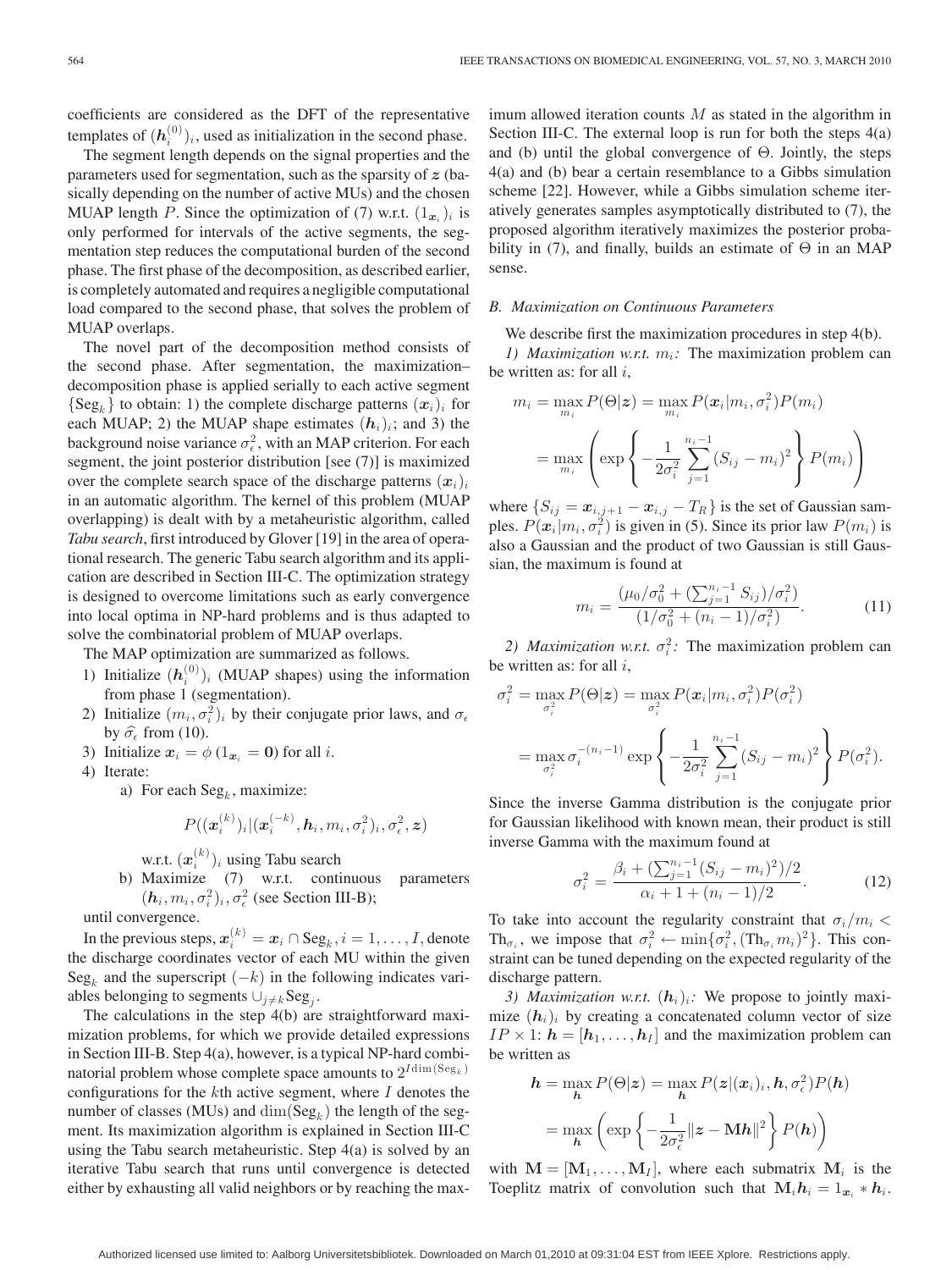It follows that  $z - Mh = z - \sum_i 1_{x_i} * h_i$ . Since  $P(h) \sim n_i^{(k)} = \dim(x_i^{(k)})$  denote the discharge counts of MU *i* in Seg<sub>k</sub>.  $\mathcal{N}(\mathbf{h}^{(0)}, \sigma_h^2 \mathbf{I})$ , the maximum of the marginal posterior distribution is found at

$$
\boldsymbol{h} = \left(\sigma_{\boldsymbol{h}}^{-2}\boldsymbol{I} + \sigma_{\epsilon}^{-2}\mathbf{M}^{t}\mathbf{M}\right)^{-1}\left(\sigma_{\boldsymbol{h}}^{-2}\boldsymbol{h}^{(0)} + \sigma_{\epsilon}^{-2}\mathbf{M}^{t}\boldsymbol{z}\right). \quad (13)
$$

We note that the matrix  $\sigma_h^{-2} \mathbf{I} + \sigma_\epsilon^{-2} \mathbf{M}^t \mathbf{M}$  is  $PI \times PI$  positive definite; thus, its inversion operation can be replaced by a Cholesky factorization followed by matrix left division to reduce the calculation load. A minimum degree preordering can also be used since  $M<sup>t</sup>M$  is sparse for any MU source. The motivation behind the joint maximization of  $(h_i)_i$  is to ensure one-step convergence to the joint Gaussian mode, instead of a coordinate-by-coordinate maximization.

*4) Maximization w.r.t.*  $\sigma_{\epsilon}^2$ : The maximization problem can be written as follows:

$$
\sigma_{\epsilon}^{2} = \max_{\sigma_{\epsilon}^{2}} P(\Theta | \mathbf{z}) = \max_{\sigma_{\epsilon}^{2}} P(\mathbf{z} | (\mathbf{x}_{i}, \mathbf{h}_{i})_{i}, \sigma_{\epsilon}^{2}) P(\sigma_{\epsilon}^{2})
$$

$$
= \max_{\sigma_{\epsilon}^{2}} \sigma_{\epsilon}^{-N} \exp \left\{-\frac{1}{2\sigma_{\epsilon}^{2}} \mathbf{C}\right\} P(\sigma_{\epsilon}^{2})
$$

where  $\mathbf{C} = \|\boldsymbol{z} - \mathbf{M}\boldsymbol{h}\|^2$  denotes the energy of the reconstruction error. And the maximum is found at

$$
\sigma_{\epsilon}^{2} = \frac{\beta_{s} + \mathbf{C}/2}{\alpha_{s} + 1 + (N/2)}.
$$
\n(14)

#### *C. Maximization on Combinatorial Sets*

A Tabu search approach [19] is applied to solve step 4(a) as the following optimization problem:

$$
Minimize: c(y) \in \mathcal{R} : y \in Y. \tag{15}
$$

The objective function  $c(y)$  should be a real-valued cost function, while  $Y$  is a discrete set containing all combinations of  $y$ . Associated with each  $y \in Y$  is the set Neighbor(y) composed of all possible moves (trial solutions) from a current configuration y. A subset  $T \subset Y$ , the *Tabu list*, comprising prohibited moves is managed using a first-in-first-out (FIFO) structure. All allowed trials from a given state y belongs to the set Neighbor $(y)\T$ . The Tabu search tackles the optimization problem in (15) as follows:

1: Initialize  $y^* \leftarrow y_0 \in Y, m \leftarrow 0, T \leftarrow \phi$ 2: while  $m < M$  AND Neighbor $(y_m) \setminus T \neq \phi$  do  $3:$  $m \leftarrow m + 1$  $y_m \leftarrow \arg \min \{c(y) | y \in \text{Neighbour}(y_{m-1}) \setminus T\}$  $4:$  $5:$ if  $c(y_m) < c(y^*)$  then  $y^* \leftarrow y_m$  $6:$  $7:$ end if insert  $y_m$  in the FIFO of T 8: 9 end while

First, the nonimproving moves are made possible through step 4 since we do not necessarily have  $c(y_m) \leq c(y_{m-1})$ : a *best* move rather than an improving move is chosen. Second, visited local optima are forbidden for future moves by the FIFO mechanism of  $T$  that remembers to a certain degree (depending on the FIFO length) local optima to avoid. We begin by reformulating the step 4(a) from an optimization point of view. Let It follows that

$$
\arg \max_{(\bm{x}_i)_i^{(k)}} P((\bm{x}_i)_i^{(k)} | (\bm{x}_i^{(-k)}, \bm{h}_i, m_i, \sigma_i^2)_i, \sigma_\epsilon^2, \bm{z})
$$
\n
$$
= \arg \max_{(\bm{x}_i)_i^{(k)}} \exp \left\{ \frac{-\left\| \bm{z}^{(k)} - \sum_{i=1}^I \bm{h}_i * 1_{\bm{x}_i}^{(k)} \right\|^2}{(2\sigma_\epsilon^2)} \right\}
$$
\n
$$
\prod_{i=1}^I \sigma_i^{-n_i^{(k)}} \exp \left( -\sum_{j=0}^{n_i^{(k)}} \frac{\left( \bm{x}_{i,j+1}^{(k)} - \bm{x}_{i,j}^{(k)} - m_i - T_R \right)^2}{2\sigma_i^2} \right)
$$
\n
$$
= \arg \min_{(\bm{x}_i)_i^{(k)}} \frac{1}{2\sigma_\epsilon^2} \left\| \bm{z}^{(k)} - \sum_{i=1}^I \bm{h}_i * 1_{\bm{x}_i}^{(k)} \right\|^2 + \log \sigma_i \sum_i n_i^{(k)}
$$
\n
$$
+ \sum_i \left( \sum_{j=0}^{n_i^{(k)}} \frac{\left( \bm{x}_{i,j+1}^{(k)} - \bm{x}_{i,j}^{(k)} - m_i - T_R \right)^2}{2\sigma_i^2} \right) \tag{16}
$$

where for MU *i*,  $x_{i,0}^{(k)}$  and  $x_{i,n}^{(k)}$  $\binom{k}{i,n_i(k)+1}$  denote the last discharge in the  $(k - 1)$ th segment and the first discharge in the  $(k + 1)$ 1)th segment, respectively. The first term in the criterion of (16) can be identified as the likelihood of the EMG signal  $z$ given  $(h_i, 1_{x_i})_i$  and the last two terms as the prior information (regularity) of the discharge patterns. From the Bayesian point of view, they are naturally combined through the marginal posterior distribution on  $(x_i)_i$  in the equation.

In the following, the superscript  $(k)$  is omitted without ambiguity since only  $(x_i)_i^{(k)}$  is considered for each segment. The following elements are defined to apply the Tabu search:

- 1)  $y = (x_i)_i$  and  $Y = (\{0, 1\}^{\dim(\text{Seg}_k)})^T$  define a state and the search space respectively;
- 2) the cost function  $c(y)$  is expressed in (16);
- 3) a cyclic fixed-length  $T$  (Tabu list) is updated to keep track of previous solutions; each state is characterized by MUAP classes and discharge instants;
- 4) for a given state, Neighbor $((x_i)_i)$  is defined as:

$$
\left\{ (\bm{x}_i^*)_i \middle| \sum_i \left| 1_{\bm{x}_i^*} - 1_{\bm{x}_i} \right|_1 \leq 2, \sum_i |n_i^* - n_i| < 2 \right\}
$$

in which  $|\cdot|_1$  defines the L1-norm of the vector (or the Hamming distance in the case of two binary sequences).

It can be verified that such a neighborhood allows either adding a spike at any unoccupied position of the same MUAP, removing or changing the position of an existent spike. Furthermore, the neighborhood is both selfincluded  $((x_i)_i \in \text{Neighbour}((x_i)_i))$  and reflective  $((x_i)_i^* \in$ Neighbor $((x_i)_i) \rightleftharpoons (x_i)_i \in \text{Neighbour}((x_i)_i^*)$ ). It is also easily verified that the cardinality of Neighbor $((x_i)_i)$  amounts to  $(I + \sum_i n_i) \cdot \dim(\text{Seg}) - \sum_i n_i^2$ , or approximately  $(I +$  $\sum_i n_i$ )  $\dim(\text{Seg})$  for  $\dim(\text{Seg}) \gg n_i$ . Because of the constraint on ISI (for example, indicating the absolute refractory period of muscle fibers), the number of discharges  $n_i$  for each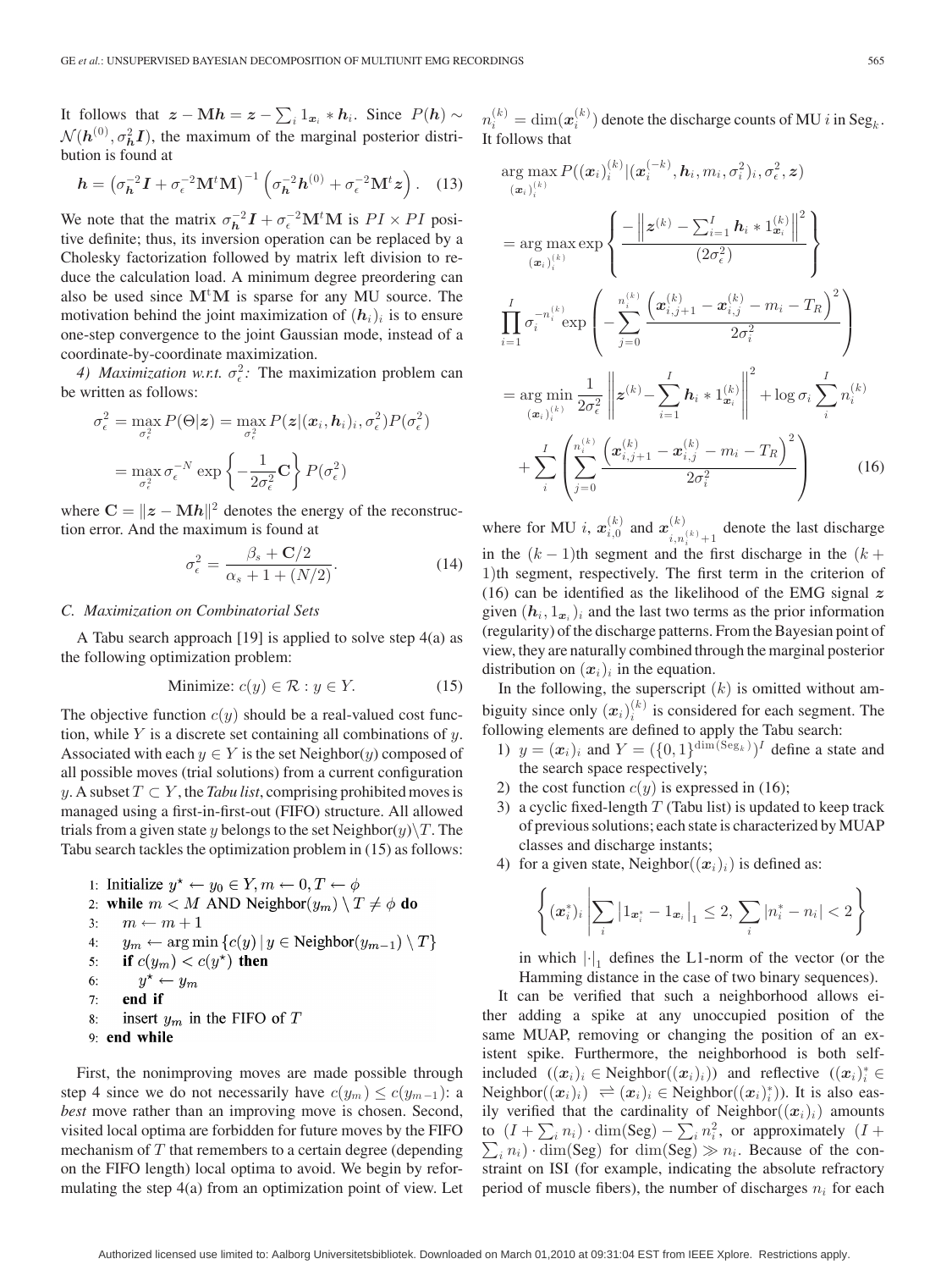MU in a given active segment is limited. The complexity of each Tabu iteration is therefore linear w.r.t. the number of sources I and the data length dim(Seg), in contrast to the NP-hardness of the space.

#### *D. Maximization on Two Segments*

The segment-by-segment maximization method, as described earlier, often converges to local rather than global maximal configurations of  $(x_i)_i$ . It was experimentally observed that this phenomenon occurs when the following two conditions concur (see Section V-B for illustration): 1) two or more different MUs have similar action potential shapes; and 2) at least two consecutive segments are separated by a time interval smaller than  $T_R$ . Under these conditions, an error in the estimation of  $(x_i)_i$  in one segment is susceptible to yield a systematic estimation error on the adjacent segment. A solution to the early convergence problem is to maximize jointly on two consecutive segments using a similar algorithm structure of Tabu search as in Section III-C, if the two segments are separated by less than  $T_R$ .

For this purpose, we define the discharge patterns in two connected segments as a concatenated vector:  $\mathbf{x}_i^{(k,k+1)} =$  $[x_i^{(k)}; x_i^{(k+1)}]$ , where k and  $k+1$  denote the segments index.  $z^{(k,k+1)}$  covers the interval of both segments and the in-between area of noises and  $n_i^{(k,k+1)} = n_i^{(k)} + n_i^{(k+1)}$ . Thus, the optimization function reads

$$
\arg \max_{(\mathbf{x}_i)_{i}^{(k,k+1)}} P((\mathbf{x}_i)_{i}^{(k,k+1)} | (\mathbf{x}_i^{-(k,k+1)}, \mathbf{h}_i, m_i, \sigma_i^2)_i, \sigma_\epsilon^2, \mathbf{z})
$$
\n
$$
= \arg \min_{(\mathbf{x}_i)_{i}^{(k,k+1)}} \frac{1}{2\sigma_\epsilon^2} \left\| \mathbf{z}^{(k,k+1)} - \sum_{i=1}^I \mathbf{h}_i * 1_{\mathbf{x}_i}^{(k,k+1)} \right\|^2
$$
\n
$$
+ \sum_{i}^I \sum_{j=0}^{n_i^{(k,k+1)}} \frac{\left( \mathbf{x}_{i,j+1}^{(k,k+1)} - \mathbf{x}_{i,j}^{(k,k+1)} - m_i - T_R \right)^2}{2\sigma_i^2}
$$
\n
$$
+ \log \sigma_i \sum_{i}^I n_i^{(k,k+1)}.
$$
\n(17)

Similarly to (16),  $x_{i,0}^{(k,k+1)}$  and  $x_{i,n^{(k,k+1)}}^{(k,k+1)}$  $\binom{k}{k}$ ,  $\binom{k+k+1}{i}$  denotes the last discharge in  $\text{Seg}_{k-1}$  and the first discharge in  $\text{Seg}_{k+2}$  respectively. The neighborhood definition can be easily generalized (see definition in Section III-C) on a concatenated version  $(x_i)_{i}^{(k,k+1)}$ , allowing either to add, remove or relocate an existent MUAP across two segments. The neighborhood space is enlarged to  $(I + \sum_i n_i^{(k,k+1)})(\dim(\text{Seg}_k) + \dim(\text{Seg}_{k+1}))$ from  $(I + \sum_i n_i^{(k)})$ dim(Seg<sub>k</sub>). Note that for the two-segment approach the iterative maximization process is also carried out for each value of *k*.

With these modifications, a false label-switched configuration in one segment is no longer stable, since relocating an MUAP to the adjacent segment would further maximize (7). Comparisons are made in Section V-B on experimental EMG recordings to confirm that the two-segment maximization technique outperforms the one-segment version.

#### IV. VALIDATION METHODS

Validation tests were conducted using a PC equipped with a 3.2-GHz Intel Pentium 4 CPU processor and a 3 G RAM.

#### *A. Simulation Model*

An EMG signal generation tool designed by Farina *et al.* [23] was used to simulate intramuscular EMG signals. In order to test the performance of the proposed decomposition algorithm, the following model parameter values were fixed (see 23 for details on the model).

- 1) Four to five MUs were activated in a single channel with  $\Delta E_{\text{max}}$  (the maximum normalized energy difference between MUAPs of different classes) set to 0.7.
- 2) Discharge rates of the active MUs were set in the range of 10 − 15 Hz.
- 3) Maximum degree of overlapping between action potentials of different MUs was set as  $\alpha_{\%,\text{max}} = 1$  (complete overlap).
- 4) Percentage of MUAPs in the interference signal which overlapped in time was set to  $N_{\% s} = 70\%$ .
- 5) SNR ratio was  $SNR_{dB} = 10$ .

Five signals with the earlier properties were generated to test the proposed method. The sampling frequency of the simulated signals was 10 kHz. For both simulation and experimental tests in the following, the value of  $T_R$  was fixed to 10 ms, i.e. 100 samples for a 10 kHz sampling frequency. Simulated signals had duration of 10 s.

#### *B. Experimental Recordings*

Five healthy men (age, mean  $\pm$  SD = 25.3  $\pm$  4.5 years) participated in the study. The study was conducted in accordance with the Declaration of Helsinki, approved by the local Ethics Committee, and written informed consent was obtained from all subjects prior to participation.

The EMG measurements were obtained from the abductor digiti minimi muscle. The fifth finger was fixed in a custommade brace to record the force exerted during an isometric contraction of the muscle (Politecnico di Torino, Torino, Italy). The subjects performed three maximal voluntary contractions (MVCs) with the abductor digiti minimi, with each trial separated by a resting period of 2 min. The greatest force was used as the reference MVC for the other contractions. A pair of wire electrodes made of Teflon coated stainless steel (A-M Systems, Carlsborg, WA; diameter 50  $\mu$ m) was inserted into the muscle with a 25-G needle. The insulated wires were cut to expose only the cross section at the tip. The needle was inserted to a depth of a few millimeters below the muscle fascia and removed to leave the wire electrodes inside the muscle. The intramuscular EMG signals were amplified and provided one bipolar recording (Counterpoint EMG, DANTEC Medical, Skovlunde, Denmark) that was bandpass filtered (500 Hz–5 kHz) and sampled at 10 kHz. A reference electrode was placed around the wrist. Each subject performed two 60-s contractions at forces of 5% and 10% MVC in random order and with 15 min of rest in between.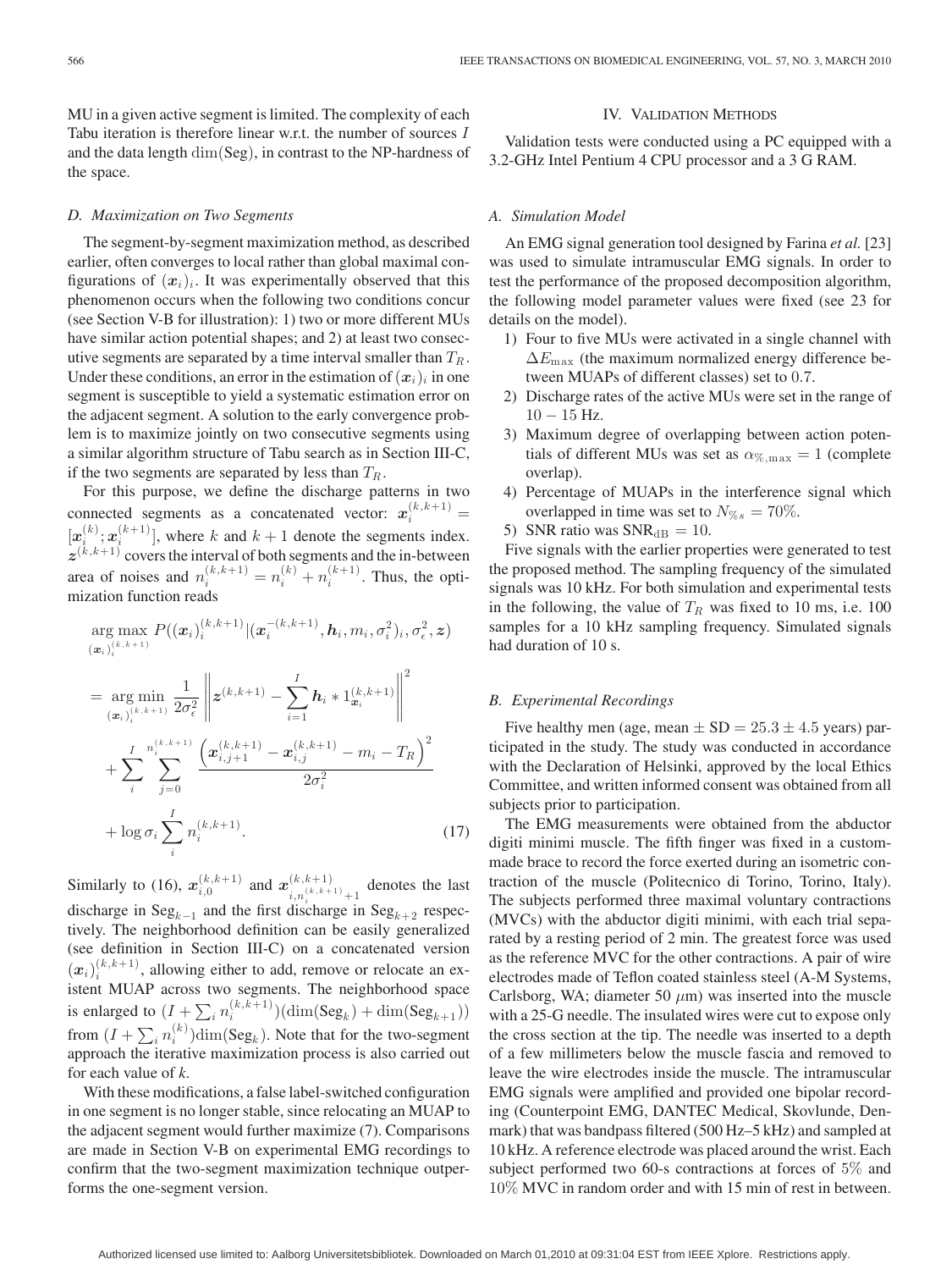As reference, the MUAPs were identified from the intramuscular recordings with a validated decomposition algorithm (EMGLAB) [8], [9]. This interactive algorithm includes a user interface for manually editing and verifying the results [9]. The EMGLAB displays a segment of the EMG signal, the templates of the action potentials of the identified MUs, the discharge patterns, and a close-up of the signal for resolving missed discharges and overlaps. Full, regular patterns provided confidence that the decomposition was correct, whereas gaps, extra discharges or uneven intervals provided an indication of possible decomposition errors. To assist in identifying missed discharges the program displays bars in the signal panel that indicate the expected discharge times of each MU. The signal portion can then be viewed in the close-up panel which displays the signal at an expanded scale and allows matching MU templates to be selected. The close-up panel also displays overlaps at an expanded scale which allows visual verification of the result and different sets of templates to be selected and adjusted to find the correct fit. Commands are also available for undoing identifications and deleting or merging templates. The acquired EMG signals were manually inspected with this user interface by an expert operator. The decomposition with EMGLAB has been previously cross-validated by decomposing on pairs of simultaneous EMG signals containing the same MU activities [24]. The discharge patterns estimated in this way were used as reference. To evaluate the performance of the proposed methods, we followed the accuracy criterion as introduced in [25] for the ith MU train

$$
A(i) = \frac{N_{\rm Dis}(i) - N_{\rm FP}(i) - N_{\rm FN}(i)}{N_{\rm Dis}(i)} \times 100\%
$$

where  $N_{\text{Dis}}(i)$  is the number of "true discharges" of the MU and  $N_{\text{FN}}(i)$  and  $N_{\text{FP}}(i)$  are, respectively, the number of false negatives and the number of false positives produced by the unsupervised decomposition algorithms for the ith MU when compared to the reference from manual decomposition (the true discharges were assumed to be those extracted with manual decomposition with EMGLAB). An MU discharge identified by the proposed method was considered a correct estimate if it was detected within a window of 1 ms centered at the time of occurrence of the true discharge. It was also shown in [25] that by adopting

$$
A = \frac{1}{I} \sum_{i=1}^{I} A(i)
$$

as the overall decomposition accuracy, any MU train is of the same significance regardless of the MUAP shape, duration and number of discharges.

 $\sigma_i/m_i < 0.3$  corresponded to the limit of regularity *a priori* imposed (this limit can be changed by the user if necessary). Thus, among the MUs identified by the proposed method, those with  $\sigma_i/m_i > 0.3$  were automatically excluded from the analysis. The overall decomposition accuracy A was thus averaged only on those  $A(i)$  values corresponding to MUs under the condition that  $\sigma_i/m_i < 0.3$ . Results for experimental signals were obtained from the decomposition of the first 10 s of the experimental recordings.



Fig. 1. Decomposition example using one-segment maximization on simulated EMG data. (a) Simulated EMG recordings and reference discharge pattern. (b) Reconstructed EMG and discharge pattern estimated by the decomposition method. No errors are present in this decomposition example. (c) Estimates of the MUAP shapes. (d) Four MUAPs overlapped in the first segment analyzed in this example on an expanded time scale.

TABLE I DECOMPOSITION RESULTS ON SIMULATED EMG SIGNALS (10 S)

|          | EMG#1 | EMG#2 | EMG#3 | EMG#4 | EMG#5 |
|----------|-------|-------|-------|-------|-------|
| # of MU  |       |       |       |       |       |
| # of Val |       |       |       |       |       |
|          | 88.7% | 88.0% | 92.1% | 88.5% | 94.6% |

Note: The segment-by-segment Tabu search method is used. # MU is the number of simulated MUs; # Val is the number of MUs, which the proposed method extracted and validated according to the criterion on discharge variability.

#### V. RESULTS

#### *A. Simulations*

Fig. 1(a) shows a portion of a simulated signal. The MUAP shapes are illustrated in Fig. 1(c). The labels assigned to each MUAP are also displayed. In this example, the decomposition process took less than 5 min per iteration as described in steps 4(a) and (b) of the proposed method on an EMG signal of duration 10-s sampled at 10 kHz. Two iterations were run in this test and in all following results. Fig. 1(d) shows a segment with four overlapping MUAPs, in which the positive lobe of MUAP #3 is compensated by the negative lobes of MUAP #1 and MUAP #2 (destructive overlap).

Table I shows the decomposition results on five simulated EMG signals. The MU discharge patterns from the decomposition were validated if  $\sigma_i/m_i < 0.3$ , and the overall efficiency was calculated on validated MU sources. The one-segment maximization algorithm was sufficient for accurate decomposition of all simulated EMG signals.

#### *B. Experimental Signals*

In the experimental EMG signals recorded for 10% MVC force, the total length (duration) of the active segments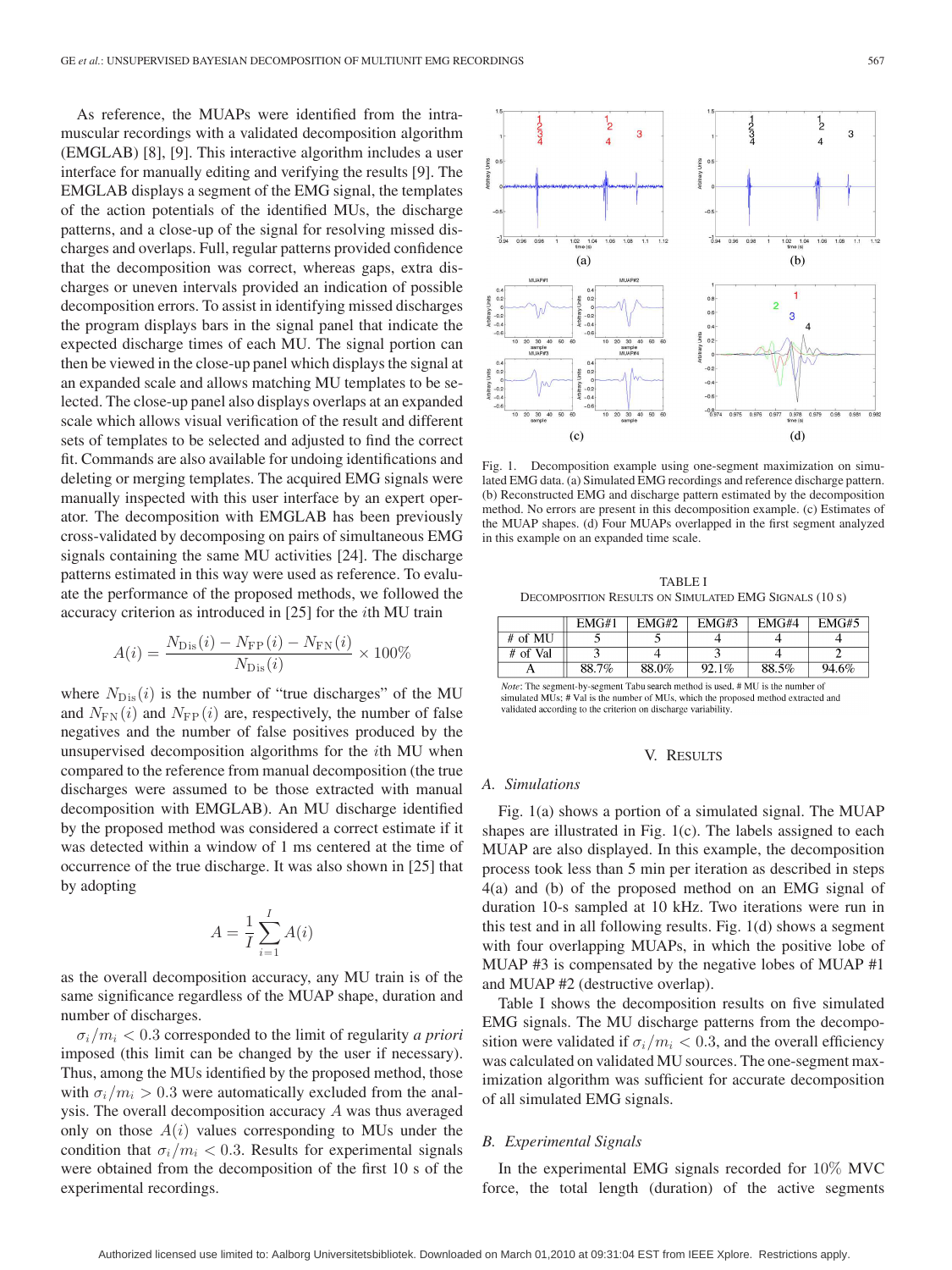

Fig. 2. Comparison of Tabu search within the one- and two-segment optimization approach. (a) Upper panel: EMG signal portion in which two segments are shown, delimited by square brackets. The reference MU labels are indicated with numbers as obtained by semiautomatic decomposition with an expert operator. Middle panel: The EMG signal reconstructed on the basis of the proposed automatic decomposition method applied to one-segment at a time. The estimated MU labels are shown and it can be observed that MU labels #5 and #7 are switched. Lower panel: The reconstruction error. (b) Same as in (a) but with the application of the two-segment optimization strategy. The MU labels are in this case all correctly estimated. Lower reconstruction error is observed while the MU discharge patterns remain regular. (c) and (d) MUAP shapes of the switched pair  $\{\#5, \#7\}$ .

corresponded to approximately 50% of the total recording duration when 8 MUs were active. Among the active segments, those containing single MUAP (length inferior to 3P) accounted for approximately 50% of the total segments.

Contrary to the simulated signals, the one-segment maximization method was not optimal in the case of decomposition of the experimental EMG signals. Fig. 2 compares the two versions of the automatic decomposition method (one- and two-segment maximization) in the case of a 10% MVC EMG signal comprising seven active MUs. The MU labels in the upper panels of both Fig. 2(a) and (b) was obtained by trained experts using EMGLAB, while the middle panels show the reconstructed EMG signal based on the automatic decomposition method. In this example, the label switched pair  $\{\#5, \#7\}$  in Fig. 2(a) appears across the two segments that are sufficiently close to each other (within 5 ms); their MUAP shape estimates given in Fig. 2(c) and (d) show similar energy level. A local maximum of  $(x_i)^{(k)}_i$  includes MU#7 instead of MU#5 in Fig. 2(a) and this local configuration error is propagated to  $\text{Seg}_{k+1}$ since placing an MU#7 in  $x_7^{(k+1)}$  would yield an unusually small ISI and penalize the posterior distribution through the prior laws on the discharge pattern of  $x_7$ . The joint optimal solution on two segments is more "global" in a sense that the corresponding residual level is lowered, while the ISI regularity is almost unaltered, yielding a higher posterior probability [see Fig. 2(b)].

TABLE II COMPARISON OF TWO VERSIONS OF OPTIMIZATION METHOD

| One-seg                       | M1#1  | MU#2  | MU#3     | MU#4   | MU#5  |
|-------------------------------|-------|-------|----------|--------|-------|
| FP                            | 26    | 117   | 63       | 112    | 115   |
| <b>FN</b>                     | 22    | 65    | 34       | 42     | 66    |
| $\overline{\text{T}}\text{D}$ | 146   | 118   | 122      | 89     | 135   |
| A(i)                          | 67.2% |       | 21.5%    |        |       |
| $\sigma/m$                    | 0.252 | 0.352 | 0.354    | 0.400  | 0.334 |
| Val                           |       | 0     | $\Omega$ | 0      | 0     |
| A                             |       |       | 67.2%    |        |       |
| Two-seg                       | MU#1  | MU#2  | MU#3     | MU#4   | MU#5  |
| FP                            | 4     | 5     | 9        | 22     | 39    |
| <b>FN</b>                     | 11    | 6     | 6        | 12     | 6     |
| <b>TD</b>                     | 146   | 118   | 122      | 89     | 135   |
| A(i)                          | 89.7% | 90.7% | 87.7%    | 61.8%  | 66.7% |
| $\sigma/m$                    | 0.256 | 0.224 | 0.215    | 0.303  | 0.311 |
| Val                           |       |       |          | $_{0}$ | 0     |
| А                             |       |       | 89.4%    |        |       |
|                               |       |       |          |        |       |

Note: The results of the one-segment optimization are reported in the upper table and those of the two-segment in the lower table. The decompositon was performed on a 10 s duration intramuscular EMG during a 10% MVC contraction.  $\sigma/m$  < 0.3 is used as an automatic indicator of the validity of the decomposition results in all cases. "\" indicates that the sum of false positives and false negatives exceeds the total number of true discharges

To better illustrate the efficiency of the two-segment joint maximization method in comparison to the one-segment maximization method, decomposition statistics for each MU source are listed in Table II for one representative signal. Three MU discharge patterns are validated out of five for a two-segment joint maximization algorithm while only one of them is validated for the one-segment version. Some  $A(i)$  are not cal-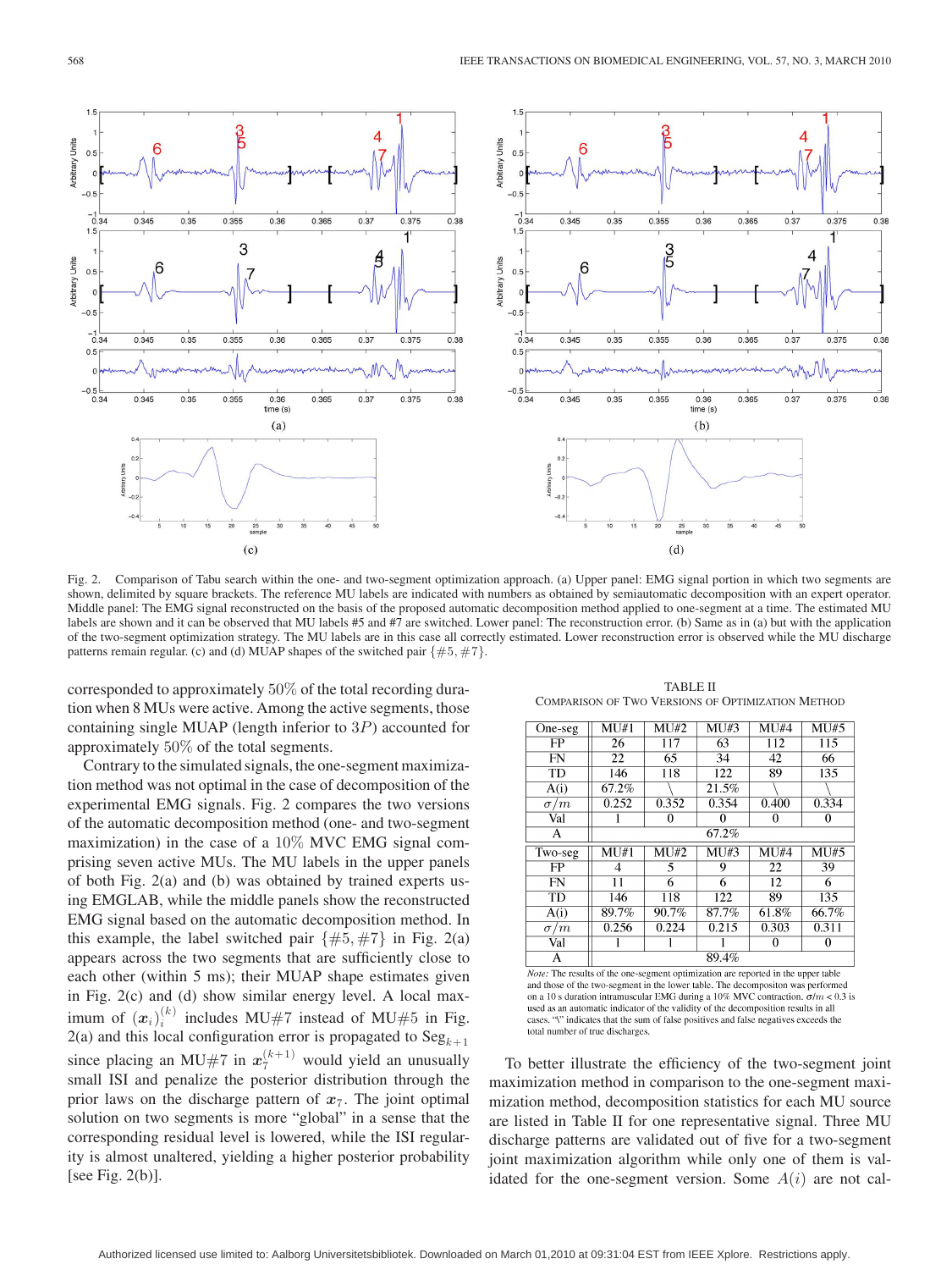

Fig. 3. (a) Upper panel: Segment of EMG and the MU labels decomposed by an expert operator. Middle panel: Signal reconstructed by the automatic decomposition method and the estimated MU labels. The proposed method estimated all labels correctly in this example. Lower panel: The reconstruction error. (b) Estimated MUAP shapes.

TABLE III ACCURACY OF THE TWO-SEGMENT OPTIMIZATION ON EXPERIMENTAL SIGNALS

|           | $MVC = 5%$ |       |              |       |       |  |  |
|-----------|------------|-------|--------------|-------|-------|--|--|
|           | EMG#1      | EMG#2 | EMG#3        | EMG#4 | EMG#5 |  |  |
| $#$ of MU |            |       |              |       |       |  |  |
| # of Val  | 3          |       | 2            |       |       |  |  |
|           | 96.4%      | 87.7% | $96.2\%$     | 88.7% | 88.6% |  |  |
|           |            |       |              |       |       |  |  |
|           |            |       |              |       |       |  |  |
|           |            |       | $MVC = 10\%$ |       |       |  |  |
|           | EMG#1      | EMG#2 | EMG#3        | EMG#4 | EMG#5 |  |  |
| # of MU   | 5          | 5     |              |       |       |  |  |
| # of Val  | З          |       |              |       |       |  |  |
|           | 89.4%      | 85.1% | 87.7%        | 87.2% | 92.5% |  |  |

number of validated MU patterns for which  $\sigma/m < 0.3.$ 

culated as  $N_{\text{FP}}(i) + N_{\text{FN}}(i)$  exceeds the grand total of true discharges for some sources in the first case. From these examples, it is evident that the decomposition quality of the twosegment maximization is superior to that of the one-segment maximization, while the computational time is less than doubled. The results also show that the two-segment optimization method corresponds to a better tradeoff between computation time and accuracy as a function of segment length for adjacent segments separated by less than 10 ms apart from each other as in Fig. 2. The accuracy would still improve by jointly optimizing the marginal posterior law w.r.t. all the segments (the entire EMG signal); however, the Tabu search computational load would be unacceptable in this case because the neighborhood complexity is dependent of the segment length (see discussions in Section III-C and III-D); at the other extreme, a segmentby-segment strategy requires less computational time but is less reliable (see Fig. 2). The following results on experimental signals were all obtained with the application of the two-segment optimization.

Fig. 3 reports an example of decomposition of a segment which contains seven MUs. This example shows that the method proposed is not limited by the number of overlapping MUAPs. Table III reports the results on all the analyzed experimental signals. Each column contains the total number of MU sources,



Fig. 4. (a) and (b) Instantaneous discharge rates obtained by the decomposition results on EMG of 10% MVC. (c) and (d) Corresponding MUAP shapes. (a)  $FP = 0$ ,  $FN = 3 / Total = 171$ . (b)  $FP = 1$ ,  $FN = 12 / Total = 137$ . (c) MUAP #1. (d) MUAP #2.

as identified by an expert operator, the number of validated MU discharge patterns and the overall accuracy rate A. No less than half of the MU sources were validated using the criterion  $\sigma/m < 0.3$  and A was greater than 85% in all experimental results. The average accuracy was  $91.5\% \pm 4.4\%$  and  $88.4\% \pm 2.8\%$  for the signals recorded during 5% and 10% MVC contractions, respectively. The computational time required for the experimental signal decomposition (10-s duration) was in the range of 15–30 min, longer than for simulated signals mainly because of the higher discharge rates in experimental recordings.

The instantaneous discharge rates for the two validated MUs from the signal EMG #5 at 10% MVC (see Table III) are reported in Fig. 4(a) and (b), as estimated by the proposed automatic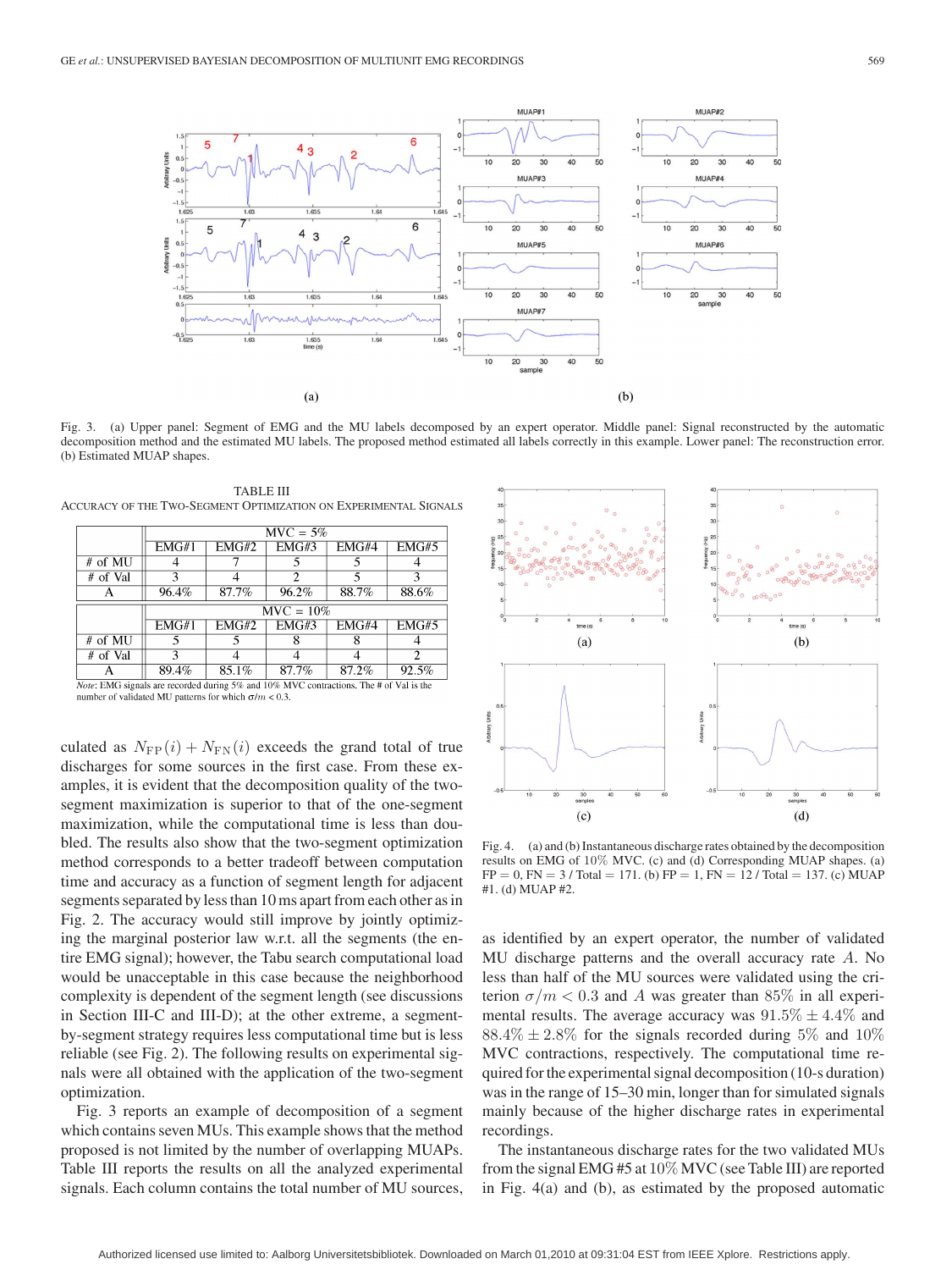decomposition method. The estimated MUAP shapes are reported in Fig. 4(c) and (d). False-positive and false-negative statistics are also given in Fig. 4.

#### VI. DISCUSSION

We have proposed a method for full decomposition of singlechannel intramuscular EMG signals that does not require any manual interaction. The attained accuracy approximates 90%, compared to the results obtained by an expert operator with semiautomatic decomposition methods, for the case of contraction levels up to 10% MVC and at most eight concurrently active MUs. In practical applications, this accuracy would be sufficient for the analysis of MU properties, such as the discharge rate and ISI variability. However, it may be insufficient to investigate physiological mechanisms for which a very precise decomposition is required, such as MU synchronization [26]. A manual decomposition may still be required in this case.

The proposed MAP estimator provides an efficient and fully unsupervised approach to cope with the decomposition of multiunit EMG signals. The Bayesian statistical model on the EMG data generation process allowed the inclusion of available prior information, such as the Gaussian-like distribution of ISIs, the refractory period of muscle fibers and the regularity in the spike discharge trains. The discharge pattern regularity has long been viewed as either a *hint* for the expert interaction or *a posteriori* evaluation criterion of a given decomposition method [8], [9], [17], and is now introduced into the completely automated decomposition method through the use of prior laws on  $1_{x_i}$ . Although only general aspects of MU discharges are considered in this paper, further information could be integrated through the prior laws. The maximization of the posterior probability was achieved iteratively w.r.t. the continuous parameters and the NP-hard combinatorial discharge pattern. In addition, an extension of the segment-by-segment optimization method was introduced to treat the early convergence problem.

Some aspects of the method can be improved in future research. For example, the configurations of the Tabu algorithm remain an open problem, as to how to fix the FIFO memory length and the maximum number of iterations  $M$ , that in this paper has been empirically fixed to 20. Another issue concerns the design of neighborhood of a given state. The computational load for each iteration grows as more configurations are included in the neighborhood, with better chances of avoiding local optima. The search space may also be increased by including optimal alignment of the action potentials [21] which is now limited by the sampling period. Finally, the proposed Bayesian decomposition approach is based on the modeling of a single-channel EMG recording. It is expected that a multichannel extension will improve the performance by exploiting the interchannel inference.

Concerning the statistical assumption on the independence of discharge patterns, we note that it does not constitute a limitation in the applicability of the approach but implies that the potential correlation between discharge patterns is not included in the prior laws. Thus, the method can still be applied to cases with high correlation between MU discharge patterns, such as tremor. In these cases, the correlation information is simply not exploited in the statistical model on which the method is based. In fact, the experimental signals were recorded from a muscle that presents relatively high degree of short-term synchronization between MUs [27]; thus, the assumption was not strictly valid in the analyzed experimental signals.

In conclusion, a new method for the decomposition of intramuscular EMG signals was proposed. It is fully automatic and provided an accuracy of approximately 90% on simulated signals and experimental single-channel recordings. The method does not make any assumptions on the particular shape of the action potentials or their spectral properties and can thus be applied to the spike classification problems of intraneural or intracortical recordings, for example.

#### **REFERENCES**

- [1] C. J. De, Luca, R. S. LeFever, M. P. McCue, and A. P. Xenakis, "Control scheme governing concurrently active human motor units during voluntary contractions," *J. Physiol.*, vol. 329, pp. 129–142, Aug. 1982.
- [2] C. J. De, Luca, R. S. LeFever, M. P. McCue, and A. P. Xenakis, "Behaviour of human motor units in different muscles during linearly varying contractions," *J. Physiol.*, vol. 329, no. 1, pp. 113–128, 1982.
- [3] R. S. Lefever and C. J. De Luca, "A procedure for decomposing the myoelectric signal into its constituent action potentials: Part I. Technique, theory, and implementation," *IEEE Trans. Biomed. Eng.*, vol. BME-29, no. 3, pp. 149–157, Mar. 1982.
- [4] R. S. Lefever, A. P. Xenakis, and C. J. De Luca, "A procedure for decomposing the myoelectric signal into its constituent action potentials: Part II. Execution and test for accuracy," *IEEE Trans. Biomed. Eng.*, vol. BME-29, no. 3, pp. 158–164, Mar. 1982.
- [5] D. W. Stashuk, "Decomposition and quantitative analysis of clinical electromyographic signals," *Med. Eng. Phys.*, vol. 21, no. 6/7, pp. 389–404, 1999.
- [6] M. S. Lewicki, "Bayesian modeling and classification of neural signals," *Neural Comput.*, vol. 6, pp. 1005–1030, 1994.
- [7] F. A. Atiya, "Recognition of multiunit neural signals," *IEEE Trans. Biomed. Eng.*, vol. 39, no. 7, pp. 723–729, Jul. 1992.
- [8] K. C. McGill, "Optimal resolution of superimposed action potentials," *IEEE Trans. Biomed. Eng.*, vol. 49, no. 7, pp. 640–650, Jul. 2002.
- [9] K. C. McGill, Z. C. Lateva, and H. R. Marateb, "EMGLAB: An interactive EMG decomposition program," *J. Neurosci. Methods*, vol. 149, no. 2, pp. 121–133, Dec. 2005.
- [10] A. Holobar and D. Zazula, "Correlation-based decomposition of surface EMG signals at low contraction forces," *Med. Biol. Eng. Comput.*, vol. 42, no. 4, pp. 487–496, Jul. 2004.
- [11] A. Holobar and D. Zazula, "Multichannel blind source separation using convolution kernel compensation," *IEEE Trans. Signal Process.*, vol. 55, no. 9, pp. 4487–4496, Sep. 2007.
- [12] M. Gazzoni, D. Farina, and R. Merletti, "A new method for the extraction and classification of single motor unit action potentials from surface EMG signals," *J. Neurosci. Methods*, vol. 136, no. 2, pp. 165–177, 2004.
- [13] V. Dietz, E. Bischofberger, C. Wita, and H. J. Freund, "Correlation between the dischanges of two simultaneously recorded motor units and physiological tremor," *Electroencephalogr. Clin. Neurophysiol.*, vol. 40, pp. 97–105, Jan. 1976.
- [14] C. J. De Luca, "Physiology and mathematics of myoelectric signals," *IEEE Trans. Biomed. Eng.*, vol. BME-26, no. 6, pp. 313–325, Jun. 1979.
- [15] N. Jiang, K. B. Englehart, and P. A. Parker, "A simulation method for the firing sequences of motor units," *J. Electromyogr. Kinesiol.*, vol. 17, no. 5, pp. 527–534, 2007.
- [16] C. T. Moritz, B. K. Barry, M. A. Pascoe, and R. M. Enoka, "Discharge rate variability influences the variation in force fluctuations across the working